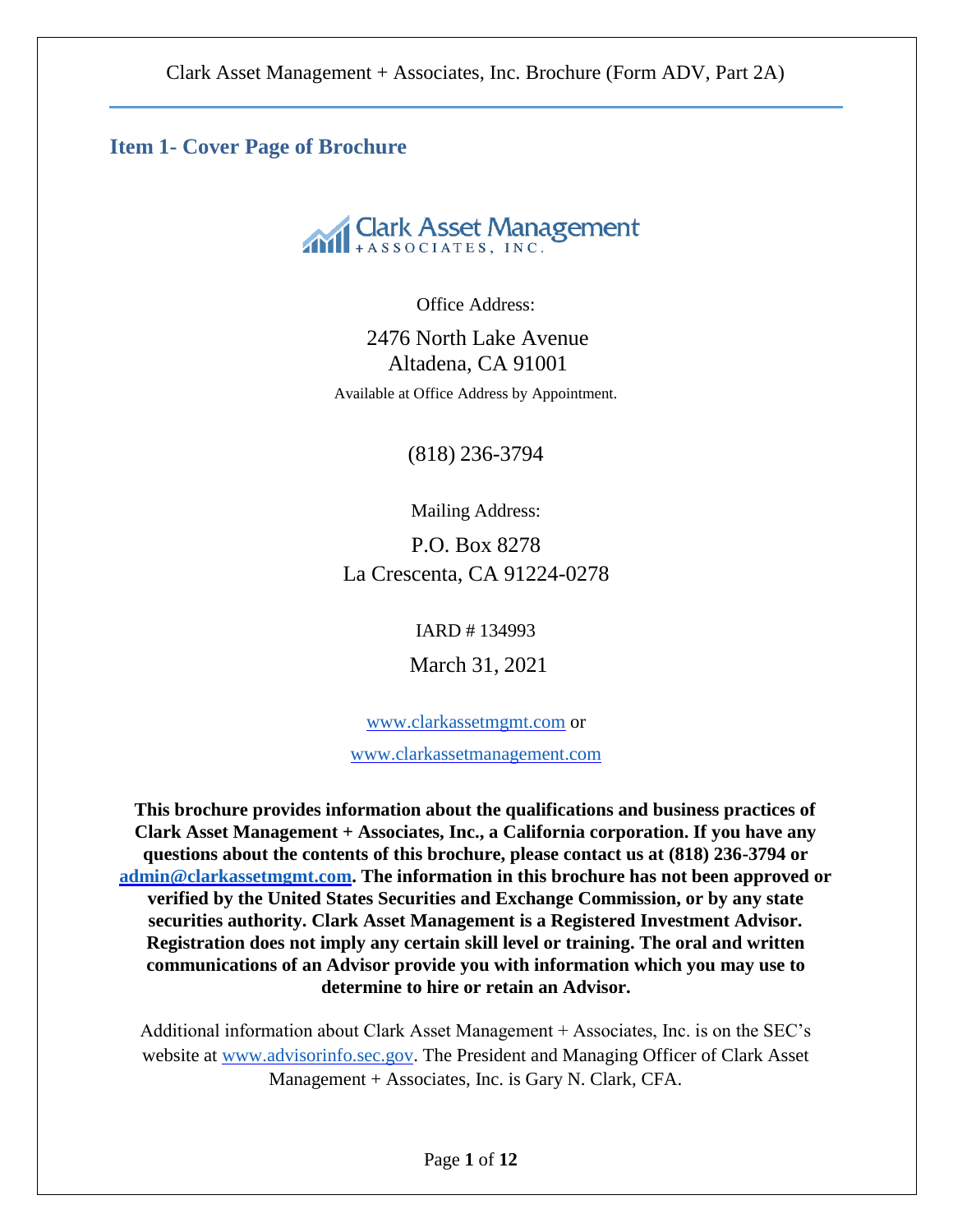# **Item 2- Material Changes**

Annual updating, inclusion and formatting of Vincent Payne information.

# **Item 3- Table of Contents**

| Item 11- Code of Ethics, Participation or Interest in Client Transactions and Personal Trading 8 |  |
|--------------------------------------------------------------------------------------------------|--|
|                                                                                                  |  |
|                                                                                                  |  |
|                                                                                                  |  |
|                                                                                                  |  |
|                                                                                                  |  |
|                                                                                                  |  |
|                                                                                                  |  |
|                                                                                                  |  |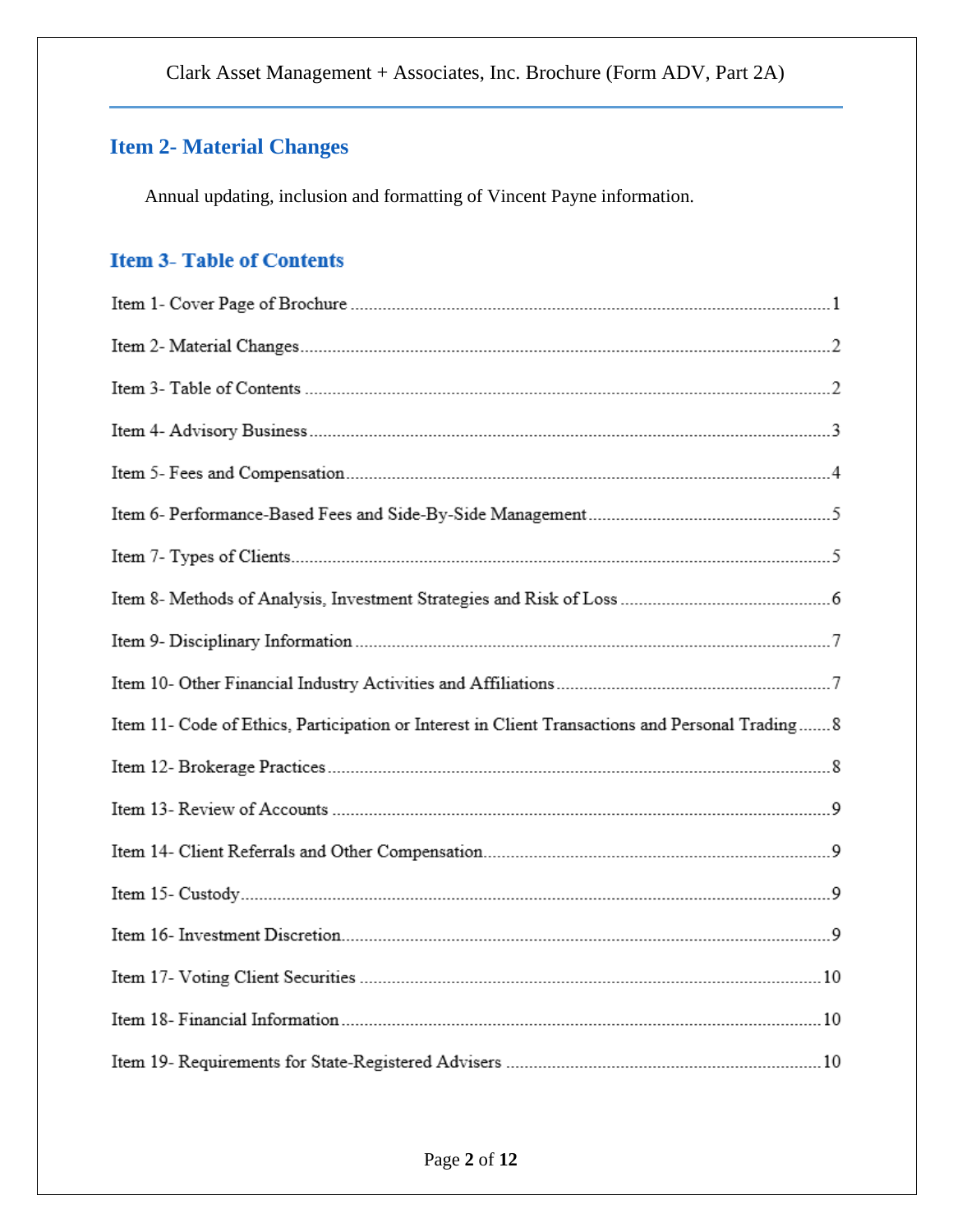## **Item 4- Advisory Business**

Clark Asset Management + Associates, Inc. manages investment portfolios on a discretionary basis. Clark Asset Management + Associates, Inc. is a California corporation, incorporated in 1989 and doing business since then. The principal control person is Gary N. Clark, CFA, who owns more than 25% of the firm. Many of the accounts that Clark Asset Management manages are retirement accounts for individuals, or smaller institutions. Over five-sixths of our clients are either individuals or manifestations of individuals (i.e., Trusts, or privately held corporations). Many accounts are IRA accounts, although many clients hold both IRA (either Roth or Traditional Contributory or Traditional Rollover) and taxable accounts. Each client has an individual Investment Policy Statement (IPS) or other guidance. We do not rule out investing for banks, insurance companies, or government pension funds, and do not have any such clients at this time. Most accounts are well-diversified and managed in a manner likely to generate long-run total return, congruent with the Clients' objectives and IPS. Clients may impose restrictions on types of investments.

Clark Asset Management invests client assets in listed and unlisted common and preferred shares, exchange traded funds, (ETFs), mutual funds, FDIC insured CDs, bonds and notesof U.S. government and its agencies, corporations, municipalities, other domestic or international government agencies, and domestic or foreign corporations and governments. We also may acquire publicly traded master limited partnerships, units of beneficial interest, or similar securities. We do not acquire new private placements for client accounts, although some clients may come to us already owning such securities. We might consider acquiring some in the aftermarket, but are not doing so now. Nor would we acquire commodity futures contracts for clients. We might acquire options or warrants for certain clients, but we have not done so and do not hold any in client accounts at this time.

We spend all of our working time involved with this. Almost all of our client portfolios are domiciled at the Schwab Institutional division of Charles Schwab & Co. Upon entering into a client management agreement, Clark Asset Management uses an LPOA incorporated in Schwab client account applications to electronically manage client portfolios at Schwab Institutional. Clients receive monthly brokerage statements from Schwab, and quarterly reports from Clark Asset Management.

Our fees are based on a percent of Assets Under Management (AUM), as set out below. Fees are drafted out of client accounts quarterly, in advance, based on the end-of-period value of the previous quarter. Clark Asset Management does not receive any part of brokerage commissions. We focus on the investment process, the construction of portfolios, economics, and the functioning of markets, in our effort to contribute to the growth of total portfolio value in the context of the client's situation. Clark Asset Management does not hold itself out as a financial planner nor offer financial planning services. We focus on managing client portfolios so that through time they are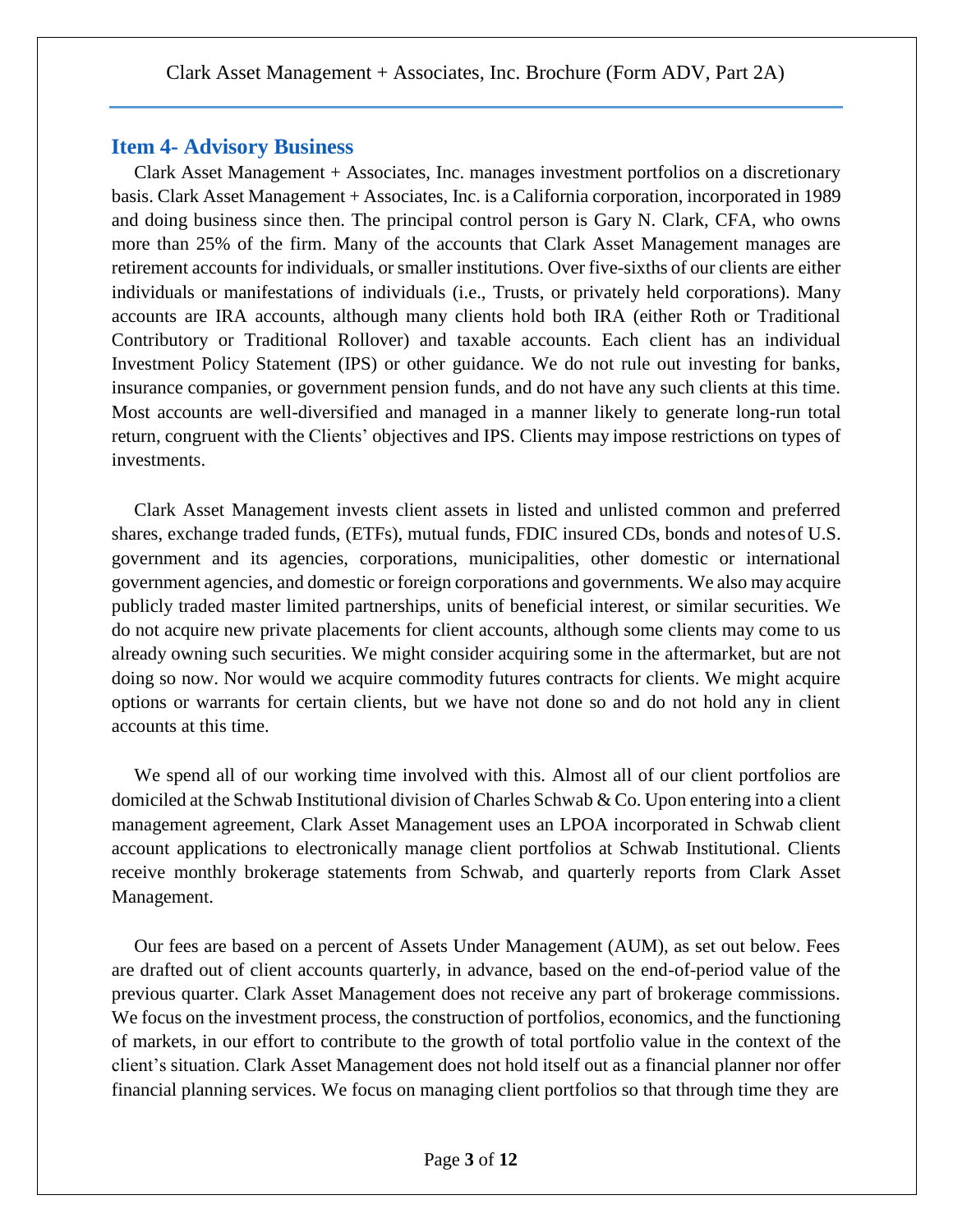likely, in our view, to achieve the Client's objectives, within the financial, economic, and taxation context likely to prevail.

In the course of discussions with our clients, we may discuss tax issues, personal issues, estate planning issues, and other topics. We do not do comprehensive nor cursory financial planning. We do not sell insurance or limited partnership. We are not a broker-dealer, and do not receive compensation from such activities. Client discussions may include both financial and nonfinancial issues.

Advisor does not market other products or services, nor is Clark Asset Management in another business. Clark Asset Management may be willing to undertake a consulting assignment if we felt it was congruent with our expertise, on a negotiated basis. As of February 28, 2018, assets under management were as follows:

| Discretionary: \$22,386,450.44 |  |  |
|--------------------------------|--|--|
| Non-Discretionary: \$0.00      |  |  |
| Total AUM: \$22,386,450.44     |  |  |

## **Item 5- Fees and Compensation**

The Advisor's fee is based on the value of assets under management, at the beginning of each billing quarter. Fee schedule is as follows.

For accounts which aggregate to more than the Advisor's minimum account size (\$300,000), fees may be based on asset class, as follows:

#### Equities and Cash

| First \$500,000.00                    | $1.00\%$ / year |
|---------------------------------------|-----------------|
| $\vert$ \$500,001.00 - \$1,500,000.00 | $0.75\%$ / year |
| Over $$1,500,000.00$                  | $0.45\%$ / year |

### Other Fixed Income

| \$0-\$500,000.00              | $0.76\%$ / year |
|-------------------------------|-----------------|
| $$500,001.00 - $1,500,000.00$ | $0.60\%$ / year |
| Over \$1,500,000.00           | $0.48\%$ / year |
| <b>Municipal Bonds</b>        | 0.24% / year    |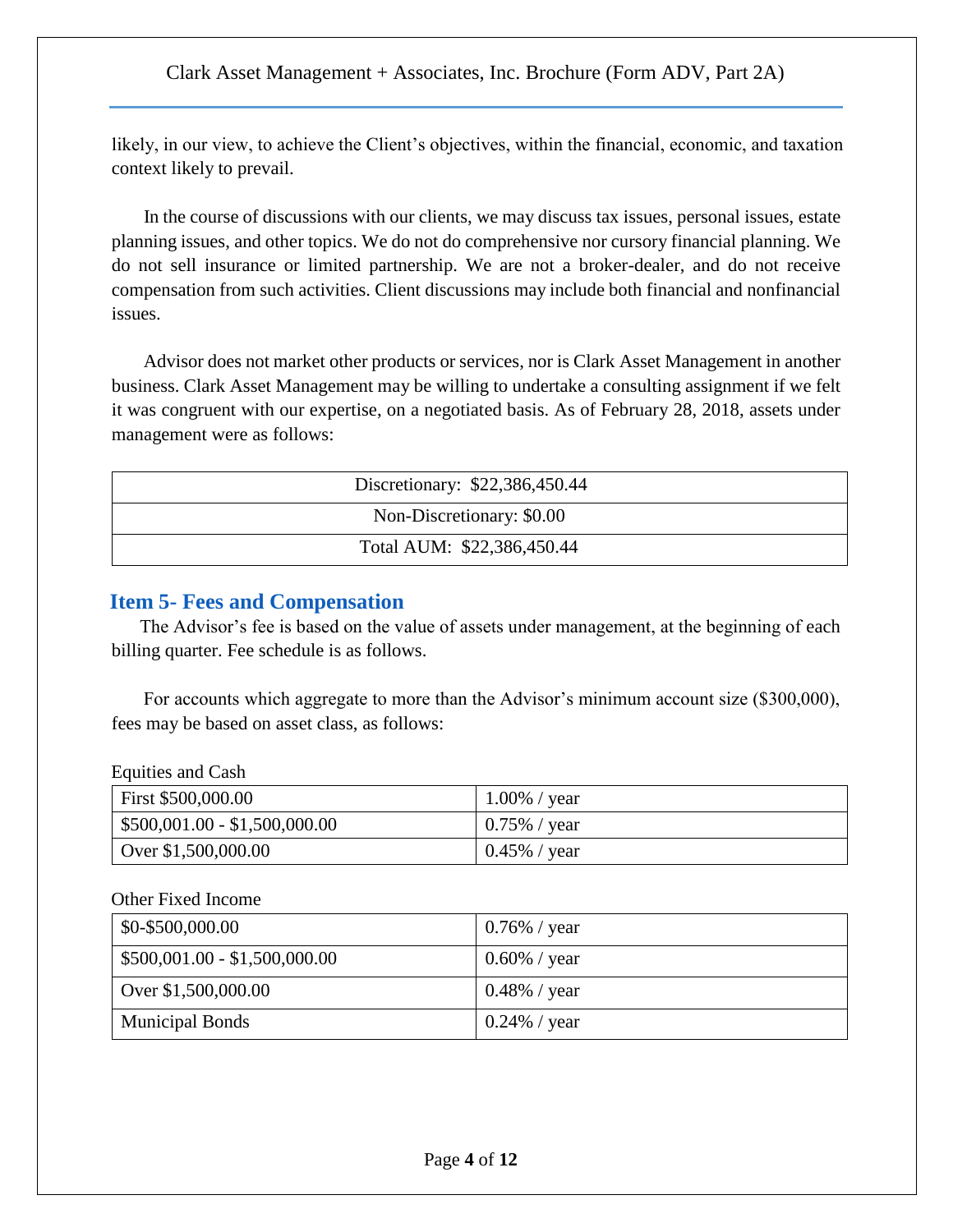For clients whose aggregate account value is less than Advisor's minimum account size (\$300,000), fees are based on total account value, as follows:

| First \$300,000.00 | $.00\%$<br>year |
|--------------------|-----------------|
|--------------------|-----------------|

Some clients who signed an agreement at an earlier time may be on a different fee schedule, set forth in a previous filing of our Form ADV. Management fees are negotiable. All accounts are discretionary. Portfolio management of accounts of clients' children may be complimentary. Our fees are based on a percent of Assets Under Management (AUM), as set out below. Fees are drafted out of client accounts at or after the beginning of the quarter, in advance, based on the end-of-period value of the previous quarter. Investment agreements may be terminated by giving 14 days' notice, and clients may negotiate a refund of fees if dissatisfied. Fees will be prorated to the date of termination, and any portion which has been pre-paid but unearned will be refunded.

In addition to portfolio management fees paid to Clark Asset Management + Associates, Inc., clients also bear the transaction costs (brokerage fees), any incidental mutual fund early redemption fee, and any ADR fees charged by domestic or foreign custodians or banks. Advisor does not receive any part of brokerage commissions or other transactions cost, nor any rebates from broker-dealer.

Advisor requires that those responsible for determining and implementing investment advice for clients should have at least completed their Doctorate degree (Ph.D.) in either Economics, Finance, or Philosophy; be enrolled in the CFA program or have completed the CFA designation, and possess some relevant experience.

### **Item 6- Performance-Based Fees and Side-By-Side Management**

Advisor does not offer any performance based fees. Advisor does not engage in Side-By-Side management.

## **Item 7- Types of Clients**

Most of our clients are individuals over 50 years of age, who appreciate relatively conservative investment portfolio management. Advisor's minimum account size is \$300,000. Advisor may be willing to make exceptions, especially for clients in the petroleum or real estate industry, or residents of Southern California, or Oklahoma. Based on client conversations, many have some relation or exposure to the investment process in either the petroleum or real estate industry. Some are smaller business owners or attorneys. Most have some comfort or familiarity with the process of managing risk or projects or a group of projects with variable return outcomes. We would serve corporations, institutions, banks, credit unions, trusts, estates, or non-profit organizations. We have no bank, insurance company, or investment company clients at this time.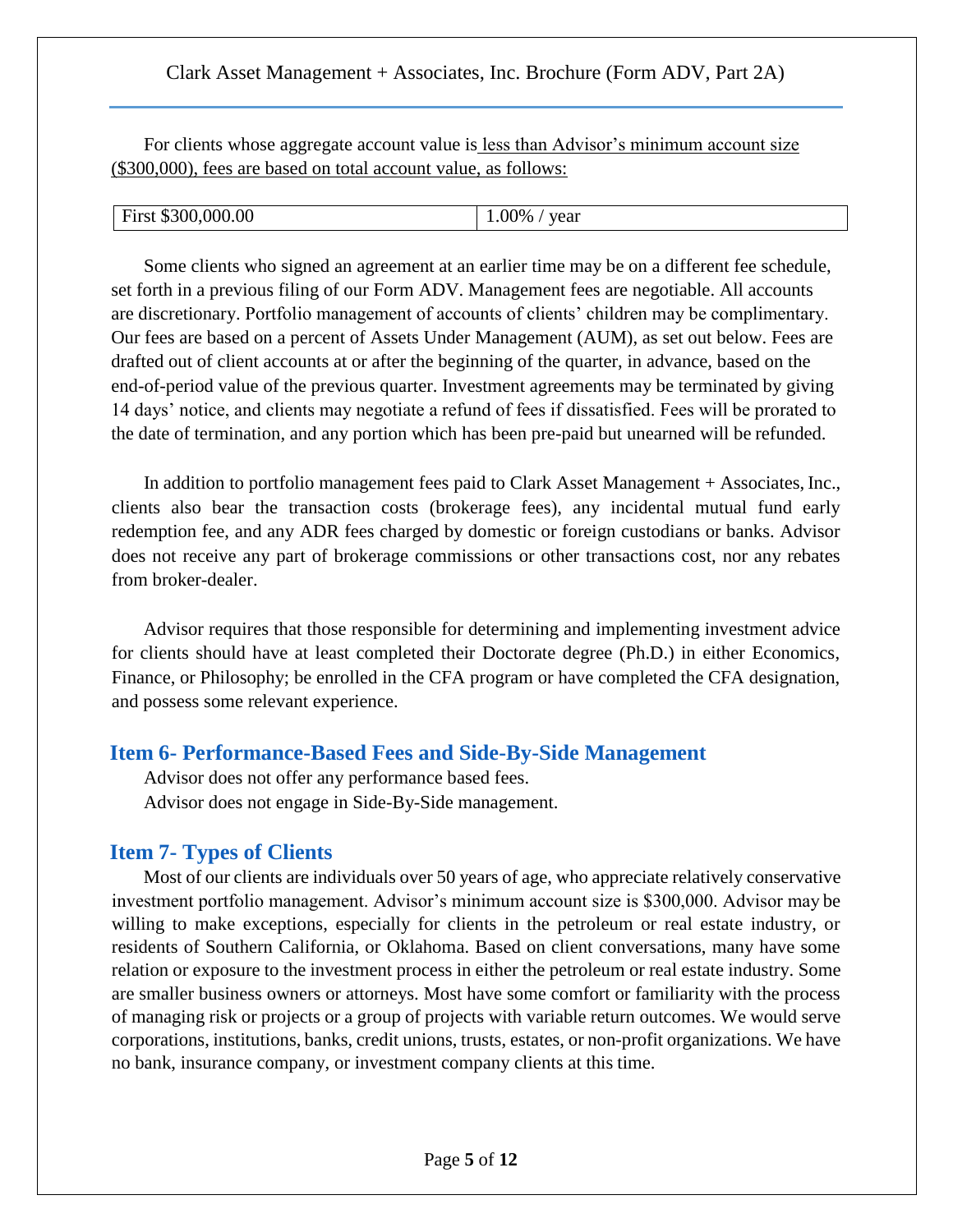## **Item 8- Methods of Analysis, Investment Strategies and Risk of Loss**

Investment returns are uncertain, and uncertainty implies a risk of loss. At Clark Asset Management, part of the basic underlying framework for portfolio management derives from Harry Markowitz. We believe (especially given some academic assumptions) that on average, investors get paid for taking on market risk, but (given those certain academic assumptions) they do not get paid any more, on average over time, for taking on company-specific risk, which most of the time can be diversified away. Thus, when an investor takes on company specific risk, it is good to have some rationale for thinking the theoretical assumptions do not apply, or for believing as a result of some extra research that such an investment will be rewarded. The risk is that it is not. The Fama-French model further asks what risks are worth being exposed to, and which are not. Fama-French focuses on the market, small-size effect, and the value effect. Some investments may be company specific based on specific macro or secular industry trends or developments. Our time-frame would be viewed as generally either cyclical or secular, although some securities might be sold after a short period if a unique development occurred to which Clark Asset Management believed it had a unique insight. Most investments are longer term, with a mixture of passive and active. In constructing portfolios, in most cases the major lever affecting the risk of the portfolio is the percentage allocation to fixed income securities. Most Clark Asset Management combined accounts have an allocation of about 10-35% to fixed income securities. Fixed income investments expose the investor mainly to interest rate risk (approximated by duration), and credit risk. Advisor recognizes that after this fixed income percentage allocation range is established, the riskiness of the fixed income portion of the portfolio can or will be affected by varying maturity, interest rate risk, duration, and credit of the fixed income instruments.

Clark Asset Management's policy is that, most of the time, the EMH provides a good or the best framework for understanding market behavior, with occasional exceptions or anomalies. Markowitz provides a foundation of fundamental portfolio theory to our management approach. Advisor is open to incorporating things that are exceptions or that may enhance client investment experience and performance. Changes in many factors including economic policy, interest rates, monetary policy, climate, piracy policy, weather, politics, and geopolitical conflicts are quickly and efficiently incorporated into prevailing asset prices, and hence may the cause of a risk of loss of investment value.

In constructing client investment portfolios, advisor specifically and consciously diversifies equities both by asset class, and by selection method. Advisor incorporates and relies on the Fama-French model, and diversifies by asset classes (in the Fama-French framework) to do so, specifically using DFA mutual funds and investment instruments, and other securities that are more generally consistent with the Fama-French model. Individual securities may be selected by a valuegrowth approach (sometimes referred to as "Growth At a Reasonable Price," or GARP), and some securities that may be very illiquid but represent deep value in Advisors view, where the Advisor expects the client portfolio to eventually earn a liquidity discount. Client portfolios are diversified by asset classes as defined by the Fama-French framework using the DFA funds and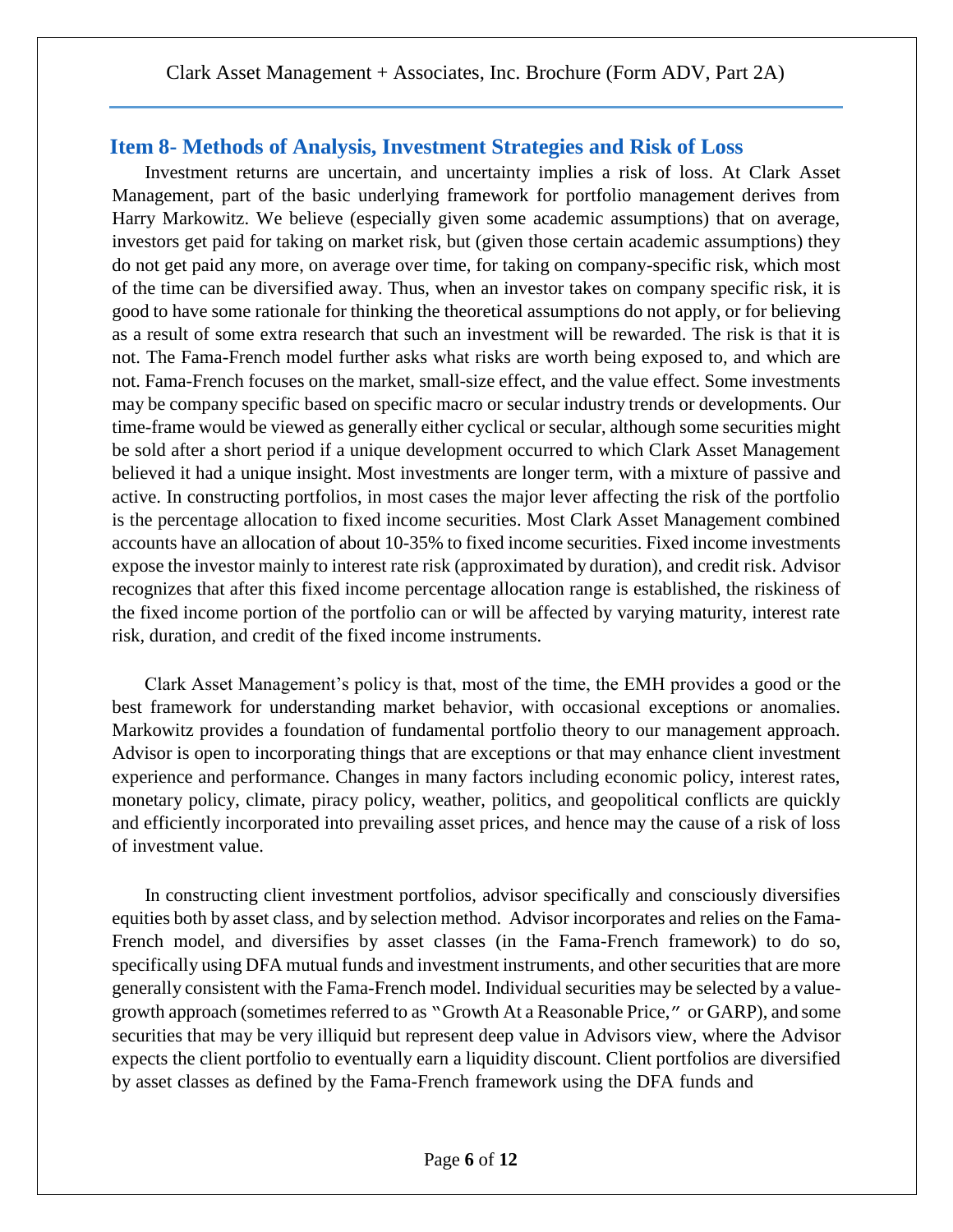also by means of security selection. All of these entail risk of loss and market fluctuation which the Client should be willing and prepared to bear. Such losses and fluctuation are very likely to have been diminished and dampened by incorporating them all in the process, rather than investing an entire portfolio in one asset class or with one security selection method. Advisor believes that by diversifying both across asset classes and by means of security or financial instrument selection, that the volatility of returns on client portfolios is reduced, and that clients experience more resilient portfolios with less volatility, and somewhat enhanced returns than what might otherwise prevail. Advisor believes this was definitely true during the Internet market collapse of early 2000s, but less so during the 2008-09 market decline, when advisor's portfolios on average only somewhat outperformed the S&P 500, but generally experienced significant declines, as the 2008 financial episode became global. Notwithstanding the foregoing, investing in securities involves risk of loss which Clients should be prepared to bear.

Advisor may consult newspapers, investment newsletters, government and industry data, stock charts, SEC and other government filings, books, company websites, stock charts, and earnings and financial data of share issuers. Advisor may occasionally visit issuer facilities, speak with issuer employees or customers, or view company presentations. Advisor also attends periodic meetings of the CFA Society of Los Angeles, industry investment conferences, and annual conventions of the American Economic Association in selected years. Advisor's principal officer attended the recent AEA annual convention in Denver and the prior one in San Francisco. Since the American Economic Association meetings are held as part of the Allied Social Sciences Association convention, advisor has the benefit of being exposed to papers presented by members of the American Finance Association, Urban Economics Assn., and several other similar social science professional associations. The principal portfolio manager, Gary N. Clark, also attends other industry events or seminars, and is also a member of the Society of Petroleum Engineers in addition to the American Economic Association.

## **Item 9- Disciplinary Information**

Currently the Advisor has two persons who make the investment decisions: Gary N. Clark, Ph.D., CFA, and Vincent I. Payne, CFA, Esq. Mr. Payne does not make any investment decisions in Texas or for Texas residents. Neither Mr. Payne nor Dr. Clark have ever been arrested nor charged with the commission of any felony, misdemeanor, securities law violation, or managed a firm which filed for bankruptcy. Neither have been involved with any firm or scheme that was charged or involved with fraud or any sort of wrongdoing. Nor was Clark Asset Management forced to receive any TARP bailout funds.

## **Item 10- Other Financial Industry Activities and Affiliations**

Practically all of Advisor's accounts are domiciled at the Schwab Institutional division of Charles Schwab & Co. Advisor receives no compensation for this nor any part of transaction fees. Advisor is registered as a Registered Investment Advisor in California and with Oklahoma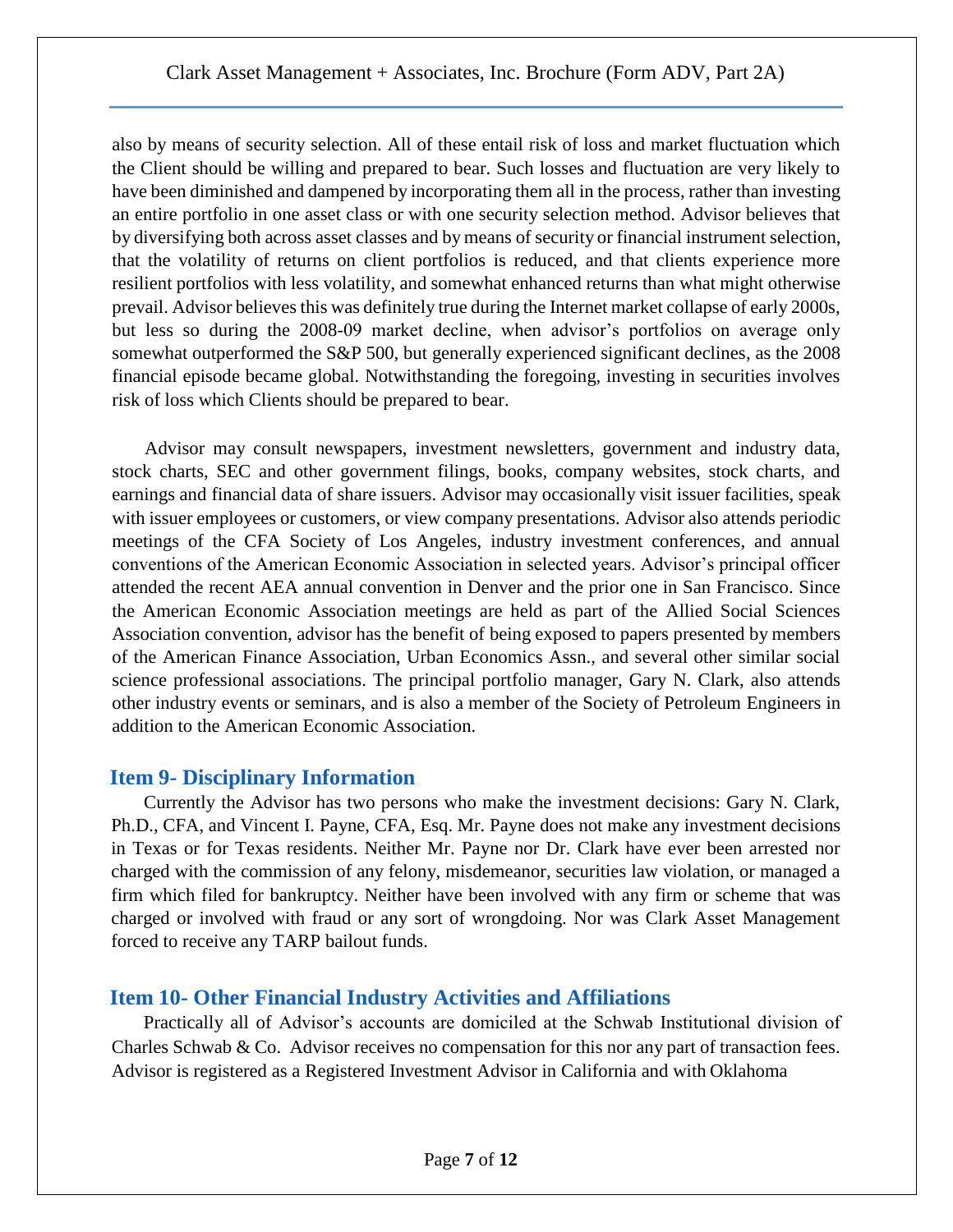Department of Securities. This fact should not be construed as representing any skill level nor endorsement by neither State Securities Department nor any other government agency. Advisoris not registered as a broker-dealer nor a Commodities Trader. Advisor is not affiliated with any hedge firm nor venture capital firm. Advisor may establish arrangements with solicitor individuals or firms, but has none at this time. Should Advisor engage any individual or firm to generate new client relationships, such clients would not pay any higher fee than current clients due to any compensation paid to such Solicitors. Advisor does not have a financial nor material commercial arrangement with a CPA firm, law firm, bank, insurance company, or other party. Advisor does not compensate clients or unaffiliated outside parties for referrals.

# **Item 11- Code of Ethics, Participation or Interest in Client Transactions and Personal Trading**

Clark Asset Management endorses, adopts, and supports the CFA Code of Ethics and Standards of Professional Conduct. Advisor will provide a copy to any client upon request.

Advisor or related persons may and often does acquire the same securities that are acquired for client portfolios. At any time when both are under consideration at a given price, client positions are acquired first or sold first, in conformity with Standard VI B, "Priority of Transactions"*,* and Standard VI A, "Disclosure of Conflicts" of the CFA Institute Standards of Professional Conduct. Since most securities are traded on national exchanges in liquid markets, generally any potential impact is minimal.

## **Item 12- Brokerage Practices**

Most securities acquired or sold for client portfolios are executed electronically by Clark Asset Management through links with the Schwab Institutional website. Clark Asset Management is likely to strongly suggest the Schwab Institutional division of Charles Schwab & Co., due to software and computer data interface considerations. We are able to choose among thousands of mutual funds, securities, bonds, and other securities (both domestic and foreign) to find those we believe are most appropriate and optimum for client portfolios. We are also able to acquire securities from other brokerage firms for client portfolios domiciled at Schwab. Some trades may occasionally or rarely be directed to brokers other than the one where the client's portfolio is held. This is generally for obscure municipal bonds. Considerations would be price, availability, or transactions costs. Advisor may receive research services which may benefit several client accounts. Advisor may execute a single block trade on behalf of several clients and allocate acquired securities among multiple client accounts. Advisor believes commissions paid are reasonable.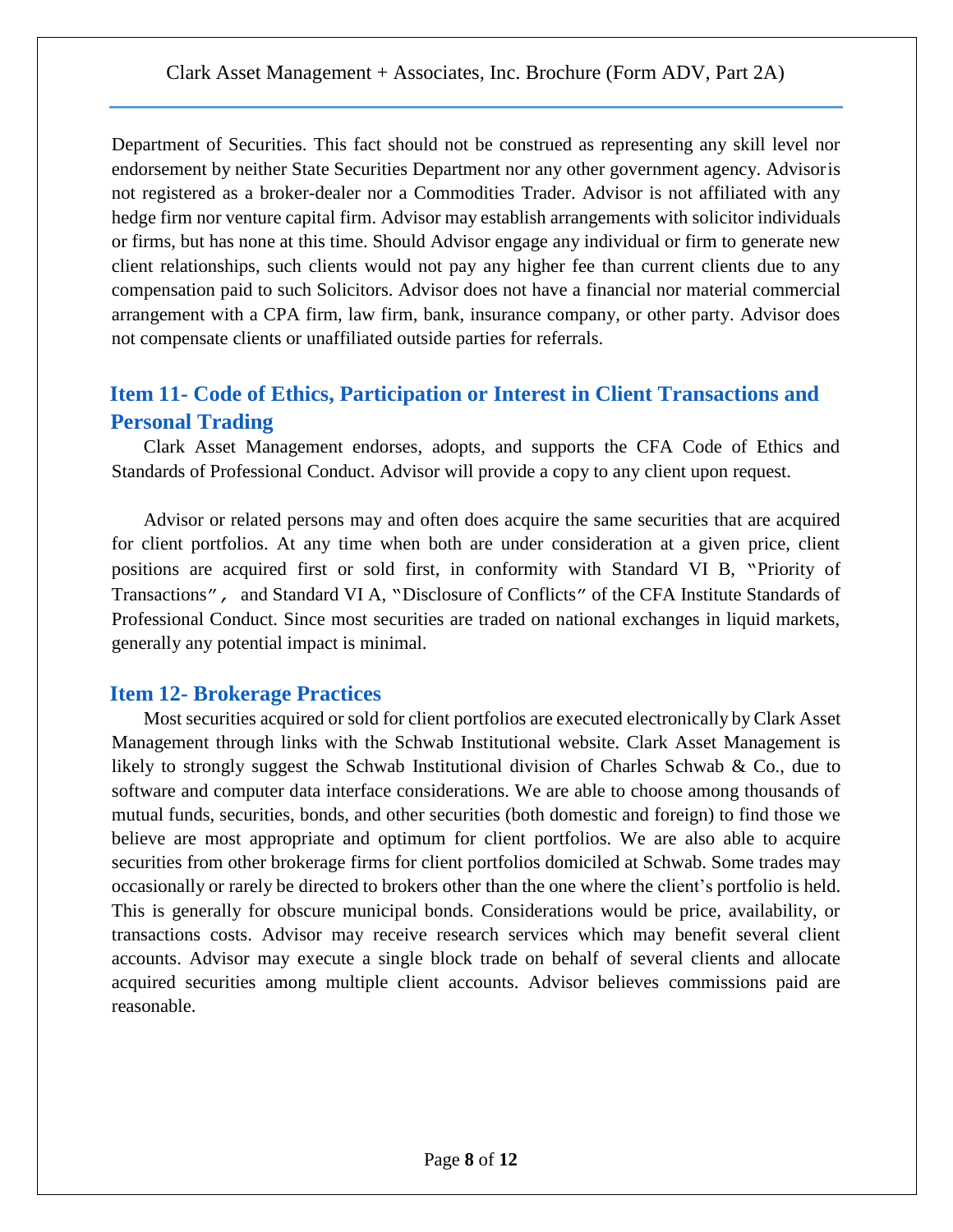#### **Item 13- Review of Accounts**

Client portfolios are reviewed on an ongoing basis by Gary N. Clark, CFA, Senior Portfolio Manager, or Vincent I. Payne, CFA at least once per month. Clients receive monthly account statements from Charles Schwab & Co, and quarterly reports from Clark Asset Management. Quarterly reports contain fee statements, performance metrics for total portfolio and each individual holding, benchmark performance, cost basis information, and internal rate of return information.

## **Item 14- Client Referrals and Other Compensation**

Advisor may have relationships with certain individuals or Solicitor entities, in which such Solicitors would play a role in the referral of clients, and such Solicitors would be paid a part of the portfolio management fee in return to performing the marketing function and client relationship and interface services. Such fees will not be higher than they would otherwise be in the absence of such Solicitor relationships.

## **Item 15- Custody**

Clark Asset Management does not take possession of client funds or securities. Unless the relationship is a custodied DVP arrangement or client has other strong considerations, deposits of funds or securities should be made directly to Charles Schwab  $+$  Co. Through the Schwab Institutional service, Clark Asset Management may receive access to a broader range of investment instruments with supporting technology than the client might otherwise achieve. Such a relationship also offers the flexibility of acquiring offerings through other broker-dealers, such as specialized municipal offerings, or better execution on some specific security. We believe connection to Schwab technology offers important advantages to our clients, benefiting most client accounts. Advisor might work with other brokers such as Fidelity, and has in the past, and will work with clients who have institutional custody arrangements in place or want to establish such relationships.

Clients are urged to carefully review the monthly statements from Schwab or any other custodian. Clients are urged to compare the account statement that they receive from Schwab with the quarterly statement that they receive from Clark Asset Management.

## **Item 16- Investment Discretion**

The principal business of Clark Asset Management is managing client investment portfolios on a discretionary basis. This discretion is granted in our Investment Advisory Agreements and is also incorporated in Schwab account application forms. All clients have an individualized Investment Policy Statement or similar guidance, which is their charge to the portfolio manager.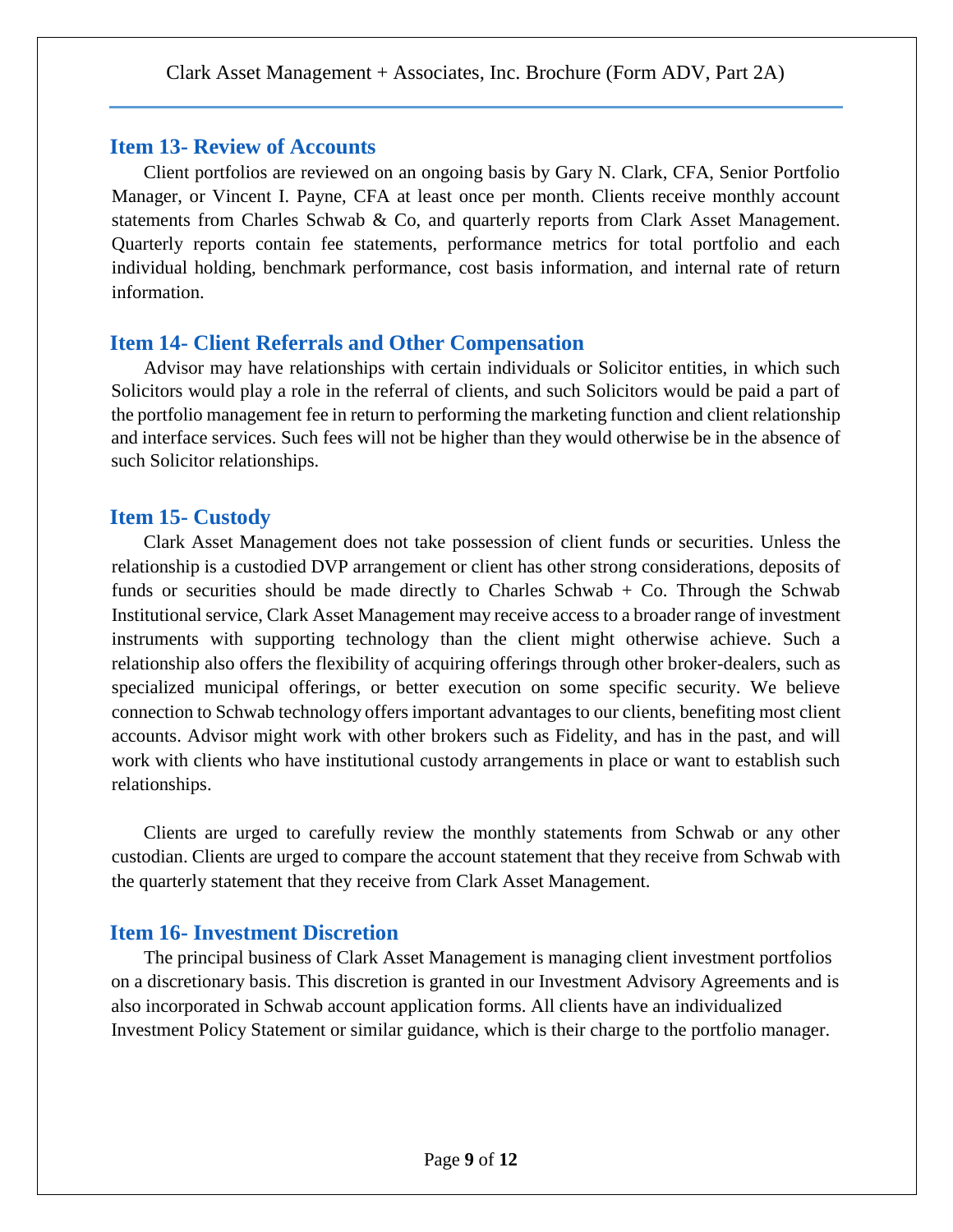All investment decisions and actions are made by Gary N. Clark, CFA and/or Vincent I. Payne, Esq., CFA. Clark Asset Management + Associates, Inc., through its principal portfolio manager, decides on asset allocations and selection and purchase of specific securities, in the context of each client's Investment Policy Statement. Texas portfolios are not managed by Mr. Payne.

## **Item 17- Voting Client Securities**

Advisor has an obligation to vote securities for certain qualified plans, and will generally vote against management.

## **Item 18- Financial Information**

Clark Asset Management + Associates, Inc. has no financial commitment that impairs its ability to meet contractual and fiduciary commitments to clients.

Advisor does not require prepayment of fees that are more than \$500 in fees and 6 or more months in advance.

## **Item 19- Requirements for State-Registered Advisers**

The control person and principal portfolio manager of Clark Asset Management + Associates, Inc. is Gary N. Clark, CFA.

## **Gary N. Clark**

#### **B. Education and Business Experience**

Mr. Clark was born in California in 1945. He attended Claremont Men's College (now Claremont McKenna College) from 1963-1967, and graduated with B.A. degree in Economics. He attended the University of Oklahoma at Norman from 1967-1969, and received an M.A. degree in Economics. After two years in the U.S. Army (1969-1971) he returned to the University of Oklahoma 1972-1977, and received a Ph.D. in Economics in 1977.

He completed the "College for Financial Planning" CFP course in 1989. He earned the CFA Charter from the Institute of Chartered Financial Analysts in 1990 and is currently a CFA Charter holder (Charter #131129). The CFA program is a rigorous three-year course of study with difficult and selective examinations covering corporate finance, economics, regulation, ethics, and more.

Dr. Clark taught Investment Theory, Portfolio Management, and Security Analysis in the Finance Department at California State University Long Beach during 1989-1996. He is familiar with the Efficient Markets Hypothesis (EMH) and with the conclusions of the work of Harry Markowitz. He has been personally trained by Rex Sinquefield and David Booth. He has been President and Chairman of the Board of Clark Asset Management + Associates, Inc. since 1989.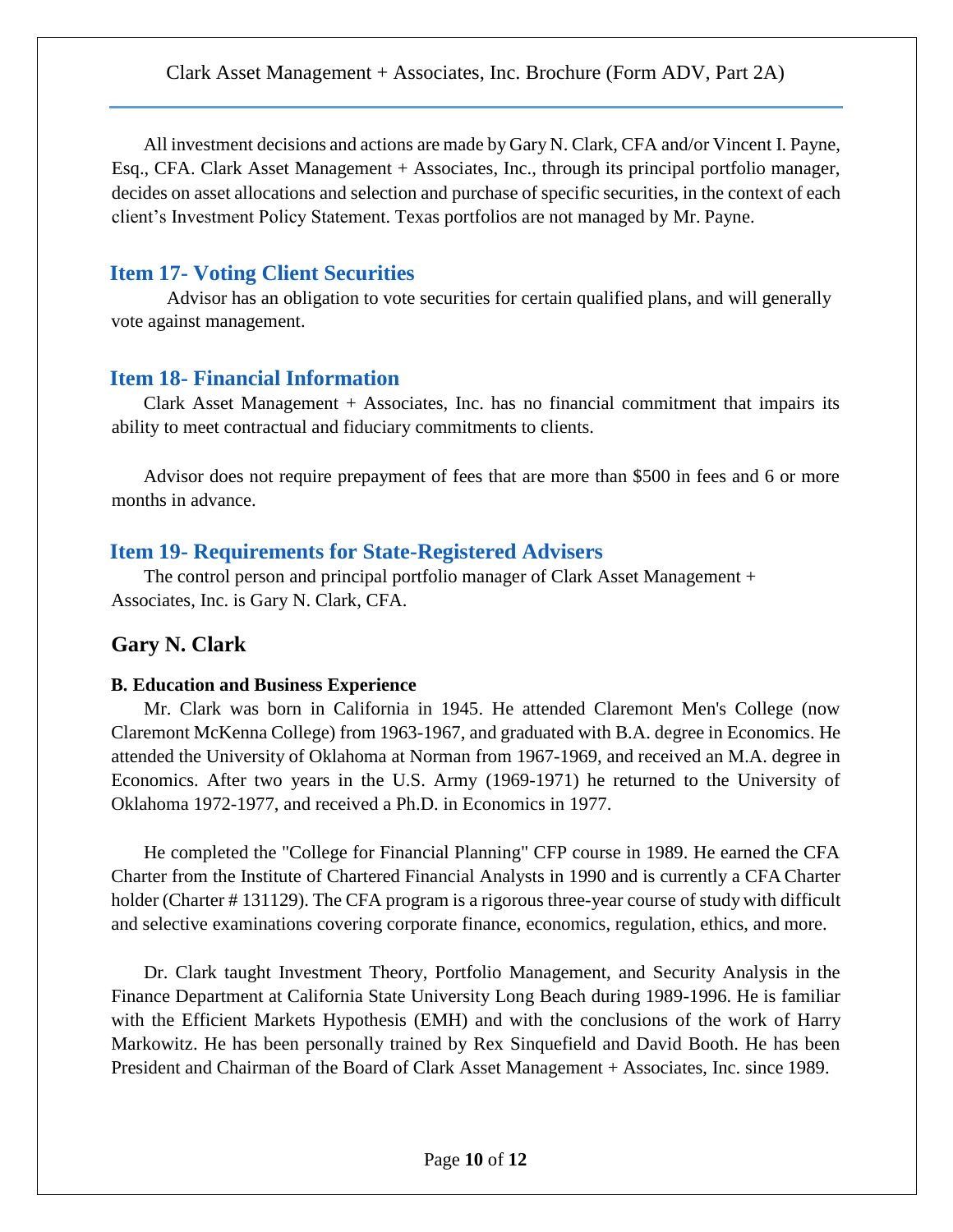### **C. Disciplinary Information**

The supervised person, Gary N Clark, has not been involved in any criminal nor civil action, foreign nor domestic in the past ten years. Nor has he been in any disciplinary proceedings nor is he currently the subject of any prospective disciplinary proceeding. He has not been involved in the violation of any investment-related statue or regulation, and is not the subject of any regulatory order, judgment or decree limiting any investment related activity. Nor has he been involved in any SRO proceeding which caused an investment related business to lose its authorization to do business, nor has he ever been involved in a violation of any SRO rules.

### **D. Other Business Activities**

Gary N Clark is not involved in any other investment –related business. Nor is he involved in any other business that provides a substantial source of income. Nor is there a relationship between other financial activities and the advisory business of the supervised person which would create a material conflict of interest for clients.

### **E. Additional Compensation**

There is no person or entity who is not a client who provides an economic benefit to the supervised person for providing advisory services.

### **F. Supervision**

Supervising the supervised person is the control person, Gary N. Clark. The supervised person is supervised by considering and evaluating whether he has provided the best service of which he is capable, whether he strove to produce high quality investment decisions and portfolio management, appropriate to the client, and in conformity with the ethical standards of the CFA Institute.

### **G. Requirements for State-Registered Advisors**

The supervised person has not been involved in any arbitration proceeding alleging damages in excess of \$2,500. Nor was there ever any award against him in any civil, self-regulatory organization, nor administrative proceeding. The supervised person has never been the subject of a bankruptcy petition.